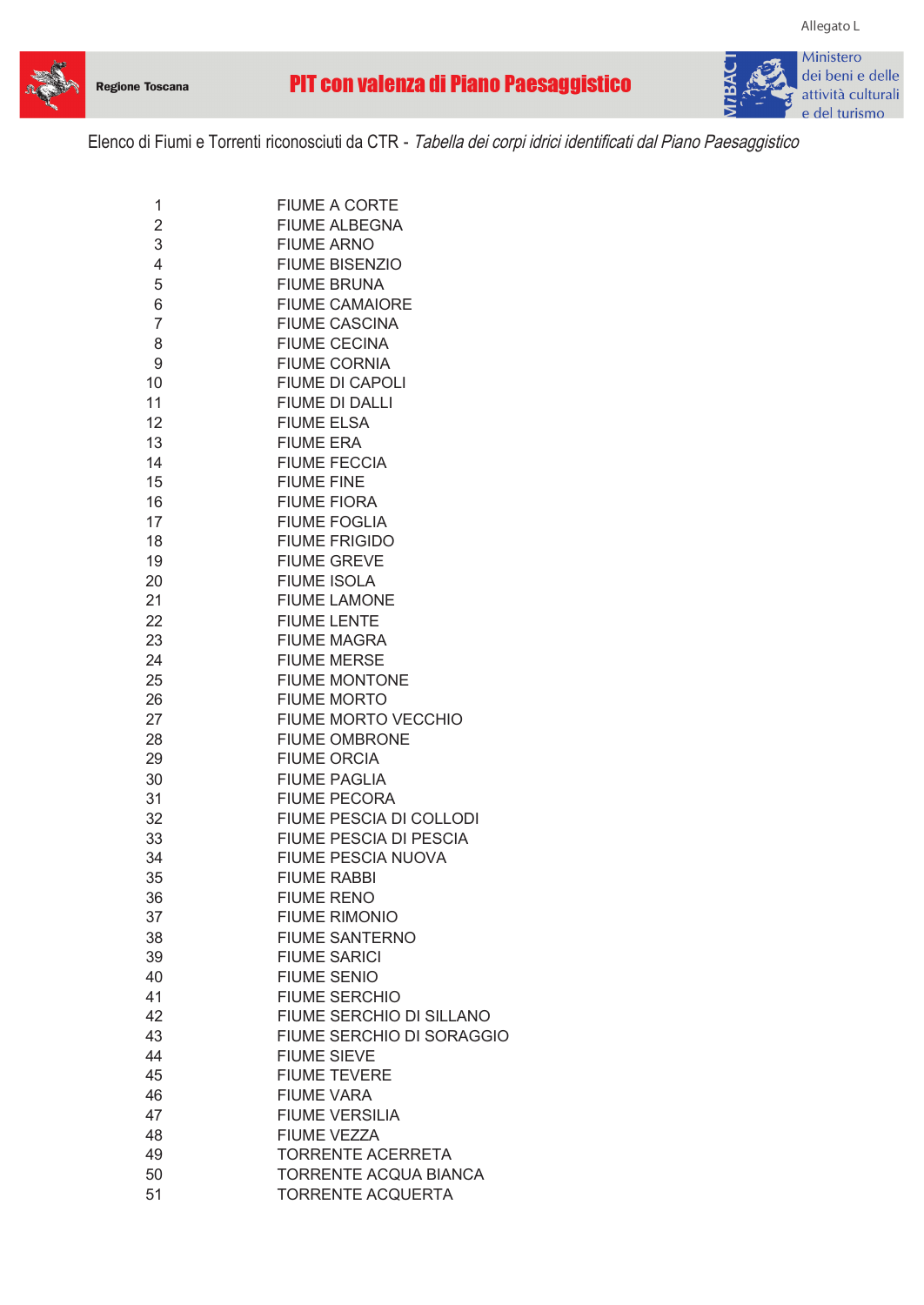| 52  | <b>TORRENTE ACQUETTA</b>       |
|-----|--------------------------------|
| 53  | <b>TORRENTE ADELANO</b>        |
| 54  | <b>TORRENTE AFFRICO</b>        |
| 55  | <b>TORRENTE AFRA</b>           |
| 56  | <b>TORRENTE AGGIA</b>          |
| 57  | <b>TORRENTE AGLIENA</b>        |
| 58  | <b>TORRENTE AGLIO</b>          |
| 59  | <b>TORRENTE AGNA</b>           |
| 60  | TORRENTE AGNA DELLA DOCCIOLA   |
| 61  | TORRENTE AGNA DELLE BANDITELLE |
| 62  | TORRENTE AGNA DELLE CONCHE     |
| 63  | <b>TORRENTE ALBACHIARA</b>     |
| 64  | <b>TORRENTE ALBEGNACCIA</b>    |
| 65  | <b>TORRENTE ALPINO</b>         |
| 66  | <b>TORRENTE AMBRA</b>          |
| 67  | <b>TORRENTE AMBRELLA (1)</b>   |
| 68  | <b>TORRENTE AMPIO</b>          |
| 69  | <b>TORRENTE ANCIONE</b>        |
| 70  | <b>TORRENTE ANGUIDOLA</b>      |
| 71  | <b>TORRENTE ANIA</b>           |
| 72  | <b>TORRENTE ANSINA</b>         |
| 73  | <b>TORRENTE ARBIA</b>          |
| 74  | <b>TORRENTE ARBIOLA</b>        |
| 75  | <b>TORRENTE ARCHIANO</b>       |
| 76  | <b>TORRENTE ARCINASSO</b>      |
| 77  | <b>TORRENTE ARGELLO</b>        |
| 78  | <b>TORRENTE ARGOMENNA</b>      |
| 79  | <b>TORRENTE ARSELLA</b>        |
| 80  | <b>TORRENTE ARZOLA</b>         |
| 81  | <b>TORRENTE ASCIANA</b>        |
| 82  | <b>TORRENTE ASCIONE</b>        |
| 83  | <b>TORRENTE ASINA</b>          |
| 84  | <b>TORRENTE ASSO</b>           |
| 85  | <b>TORRENTE ASTRONE</b>        |
| 86  | <b>TORRENTE AULELLA</b>        |
| 87  | <b>TORRENTE AURO</b>           |
| 88  | <b>TORRENTE AVERNINO</b>       |
| 89  | <b>TORRENTE BACIALUPO</b>      |
| 90  | <b>TORRENTE BAGNOLECCHIA</b>   |
| 91  | <b>TORRENTE BAGNOLO</b>        |
| 92  | <b>TORRENTE BAGNONE</b>        |
| 93  | <b>TORRENTE BAI</b>            |
| 94  | <b>TORRENTE BALCONAIO</b>      |
| 95  | <b>TORRENTE BARDALONE</b>      |
| 96  | <b>TORRENTE BARDENA</b>        |
| 97  | <b>TORRENTE BARDINE</b>        |
| 98  | <b>TORRENTE BARDINELLO</b>     |
| 99  | <b>TORRENTE BAREGNO</b>        |
| 100 | <b>TORRENTE BELLARIA</b>       |
| 101 | <b>TORRENTE BETIGNA</b>        |
| 102 | <b>TORRENTE BETTIGNA</b>       |
| 103 | <b>TORRENTE BICCHIERAIA</b>    |
| 104 | <b>TORRENTE BIENA</b>          |
| 105 | <b>TORRENTE BOLGIONE</b>       |
| 106 | <b>TORRENTE BONANO</b>         |
| 107 | <b>TORRENTE BORNIA</b>         |
|     |                                |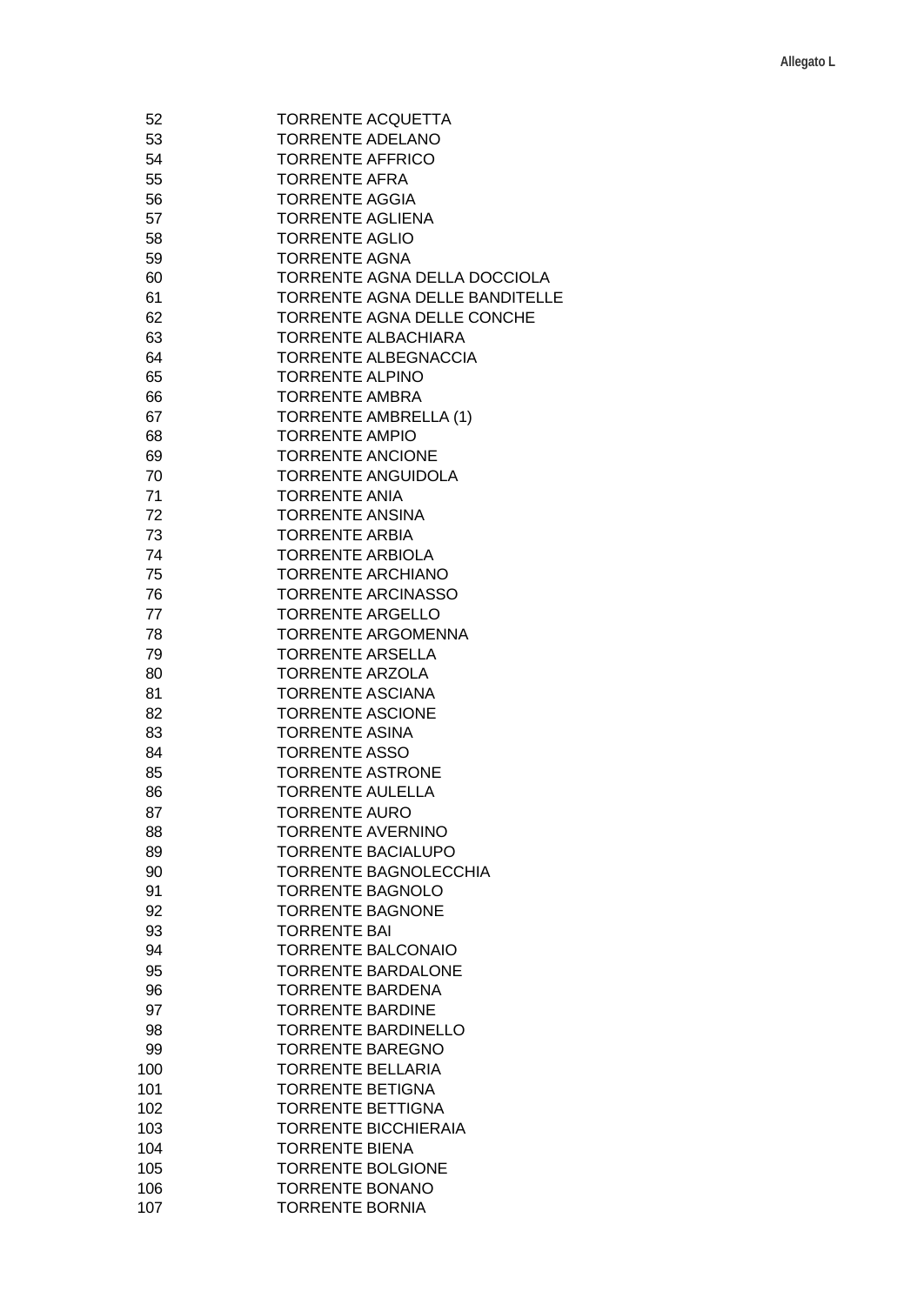| 108 | <b>TORRENTE BORRA</b>              |
|-----|------------------------------------|
| 109 | <b>TORRENTE BOSSO</b>              |
| 110 | <b>TORRENTE BOTENA</b>             |
| 111 | TORRENTE BOZZONE (1)               |
| 112 | <b>TORRENTE BRANA</b>              |
| 113 | TORRENTE BRANA DI MONTEVESTITO     |
| 114 | TORRENTE BRANUCCIA DI MONTEVESTITO |
| 115 | <b>TORRENTE BREGINE</b>            |
| 116 | <b>TORRENTE BUFALONE</b>           |
| 117 | <b>TORRENTE BURE</b>               |
| 118 | <b>TORRENTE BURE DI BAGGIO</b>     |
| 119 | TORRENTE BURE DI SAN MORO          |
| 120 | <b>TORRENTE BURE VILLA</b>         |
| 121 | TORRENTE CALCANDOLA                |
| 122 | <b>TORRENTE CALECCHIA</b>          |
| 123 | <b>TORRENTE CALICE</b>             |
| 124 | <b>TORRENTE CALOSINA</b>           |
| 125 | <b>TORRENTE CAMAIONE</b>           |
| 126 | <b>TORRENTE CANALACCIO</b>         |
| 127 | TORRENTE CANALMAGRO                |
| 128 | <b>TORRENTE CANANECCIA</b>         |
| 129 | <b>TORRENTE CANNETO</b>            |
| 130 | <b>TORRENTE CANOSSILLA</b>         |
| 131 | <b>TORRENTE CANTINI</b>            |
| 132 | <b>TORRENTE CAPANNACCIA</b>        |
| 133 | <b>TORRENTE CAPRAIA</b>            |
| 134 | <b>TORRENTE CAPRENNE</b>           |
| 135 | <b>TORRENTE CAPRIGGINE</b>         |
| 136 | <b>TORRENTE CAPRIO</b>             |
| 137 | <b>TORRENTE CARAGLIONE</b>         |
| 138 | <b>TORRENTE CARDETOLE</b>          |
| 139 | <b>TORRENTE CARFINI</b>            |
| 140 | <b>TORRENTE CARIGIOLA</b>          |
| 141 | <b>TORRENTE CARPELLA</b>           |
| 142 | <b>TORRENTE CARPENA</b>            |
| 143 | <b>TORRENTE CARRIONE</b>           |
| 144 | <b>TORRENTE CARSIA</b>             |
| 145 | <b>TORRENTE CARZA</b>              |
| 146 | <b>TORRENTE CARZOLA</b>            |
| 147 | TORRENTE CASA AL TESTA             |
| 148 | TORRENTE CASTAGNARA                |
| 149 | TORRENTE CASTELLACCIOLA            |
| 150 | <b>TORRENTE CASTRO</b>             |
| 151 | <b>TORRENTE CAVOLI</b>             |
| 152 | <b>TORRENTE CECINELLA</b>          |
| 153 | <b>TORRENTE CEDOLO</b>             |
| 154 | <b>TORRENTE CELETRA</b>            |
| 155 | <b>TORRENTE CERFONE</b>            |
| 156 | <b>TORRENTE CESERANO</b>           |
| 157 | <b>TORRENTE CESSANA</b>            |
| 158 | <b>TORRENTE CHIANICELLA</b>        |
| 159 | <b>TORRENTE CHIASSACCIA</b>        |
| 160 | <b>TORRENTE CHIECI</b>             |
| 161 | <b>TORRENTE CHIECINA</b>           |
|     | <b>TORRENTE CHIESIMONE</b>         |
| 162 |                                    |
| 163 | <b>TORRENTE CHIOCI</b>             |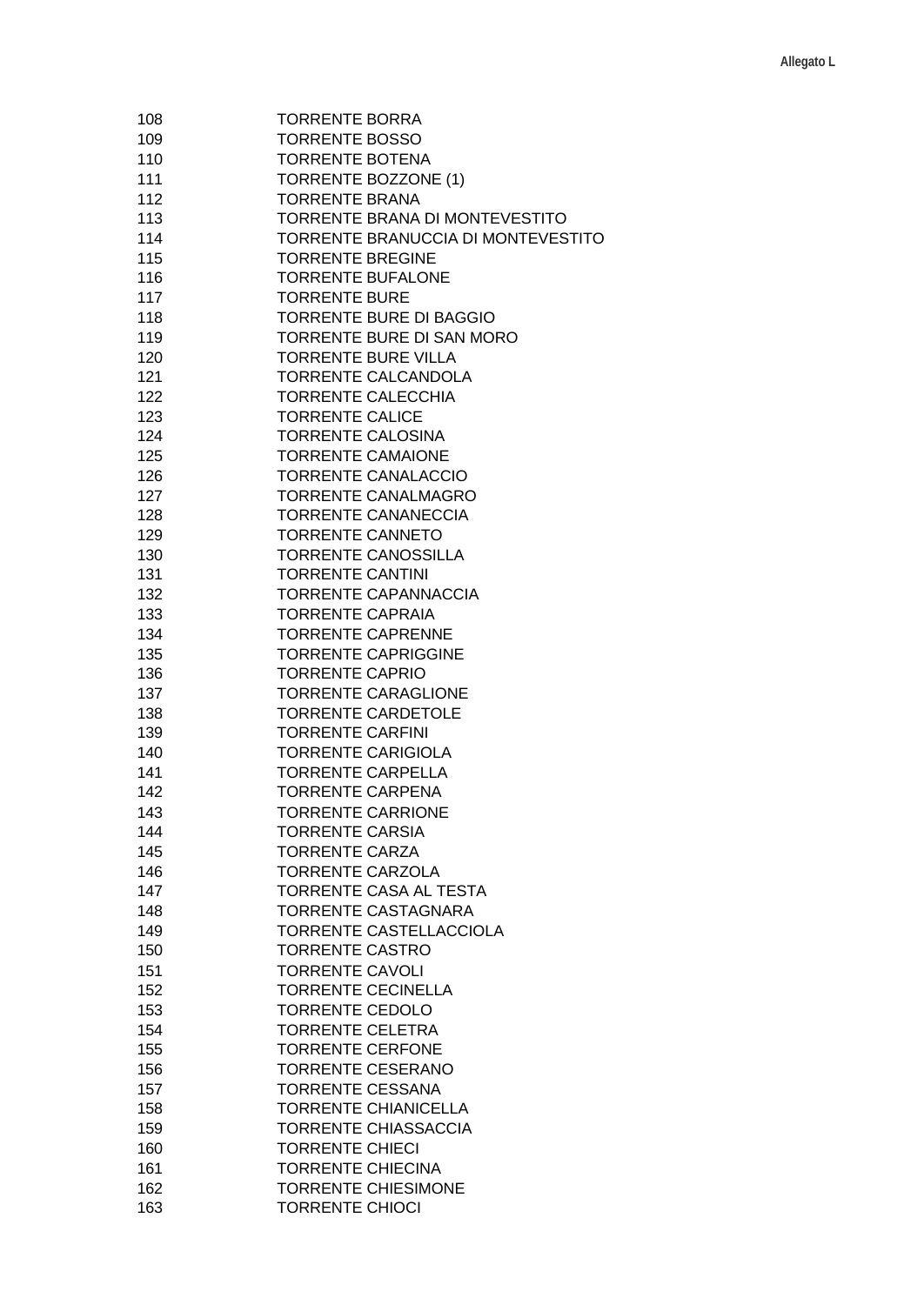| 164 | <b>TORRENTE CHIOMA</b>             |
|-----|------------------------------------|
| 165 | <b>TORRENTE CHIOSINA</b>           |
| 166 | <b>TORRENTE CHIUSELLA</b>          |
| 167 | <b>TORRENTE CIARLIANA</b>          |
| 168 | <b>TORRENTE CILONE</b>             |
| 169 | TORRENTE CISOLAGNA                 |
| 170 | <b>TORRENTE CIUFFENNA</b>          |
| 171 | <b>TORRENTE CIVASOLA</b>           |
| 172 | <b>TORRENTE CIVIGLIA</b>           |
| 173 | TORRENTE COLLEDESTRO               |
| 174 | <b>TORRENTE CONA</b>               |
| 175 | <b>TORRENTE CONFIENTE</b>          |
| 176 | <b>TORRENTE CONTESORA</b>          |
| 177 | <b>TORRENTE COREZZO</b>            |
| 178 | <b>TORRENTE CORFINO</b>            |
| 179 | <b>TORRENTE CORNOCCHIO</b>         |
| 180 | <b>TORRENTE CORSALONE</b>          |
| 181 | <b>TORRENTE CORSOLLA</b>           |
| 182 | TORRENTE CORSONNA                  |
| 183 | <b>TORRENTE CORTOLLA</b>           |
| 184 | <b>TORRENTE CRESPINA</b>           |
|     |                                    |
| 185 | <b>TORRENTE CREVOLE</b>            |
| 186 | <b>TORRENTE CREVOLONE</b>          |
| 187 | <b>TORRENTE CUCINA</b>             |
| 188 | <b>TORRENTE DARNIA</b>             |
| 189 | <b>TORRENTE DEGLI ARTIGIANI</b>    |
| 190 | <b>TORRENTE DEGLI OLMARELLI</b>    |
| 191 | <b>TORRENTE DEI CASCIANI</b>       |
| 192 | <b>TORRENTE DEI CONDOTTI (2)</b>   |
| 193 | <b>TORRENTE DEL BACCATOIO</b>      |
| 194 | <b>TORRENTE DEL BUTATTO</b>        |
| 195 | <b>TORRENTE DEL BUTONE</b>         |
| 196 | <b>TORRENTE DEL CANDA</b>          |
| 197 | <b>TORRENTE DEL CARRARA</b>        |
| 198 | <b>TORRENTE DEL CESTO</b>          |
| 199 | TORRENTE DEL FOSSATONE             |
| 200 | <b>TORRENTE DEL FOSSO SORGENTE</b> |
| 201 | TORRENTE DEL GIUNCHETO             |
| 202 | TORRENTE DEL MUGNONCELLO           |
| 203 | TORRENTE DEL MULINACCIO            |
| 204 | <b>TORRENTE DEL MULINACCIO (1)</b> |
| 205 | TORRENTE DEL PODERUCCIO            |
| 206 | <b>TORRENTE DEL POGGETTO</b>       |
| 207 | <b>TORRENTE DEL PONTE</b>          |
| 208 | <b>TORRENTE DEL RIGO</b>           |
| 209 | <b>TORRENTE DEL RIO</b>            |
| 210 | <b>TORRENTE DEL RITORTO</b>        |
| 211 | <b>TORRENTE DEL ROMITO</b>         |
|     |                                    |
| 212 | <b>TORRENTE DEL TERMINE</b>        |
| 213 | TORRENTE DEL TORBOLO               |
| 214 | <b>TORRENTE DEL VADA</b>           |
| 215 | TORRENTE DELL'ISSERA               |
| 216 | TORRENTE DELLA BALZA               |
| 217 | <b>TORRENTE DELLA BURE</b>         |
| 218 | <b>TORRENTE DELLA CAVA</b>         |
| 219 | TORRENTE DELLA FORNACE             |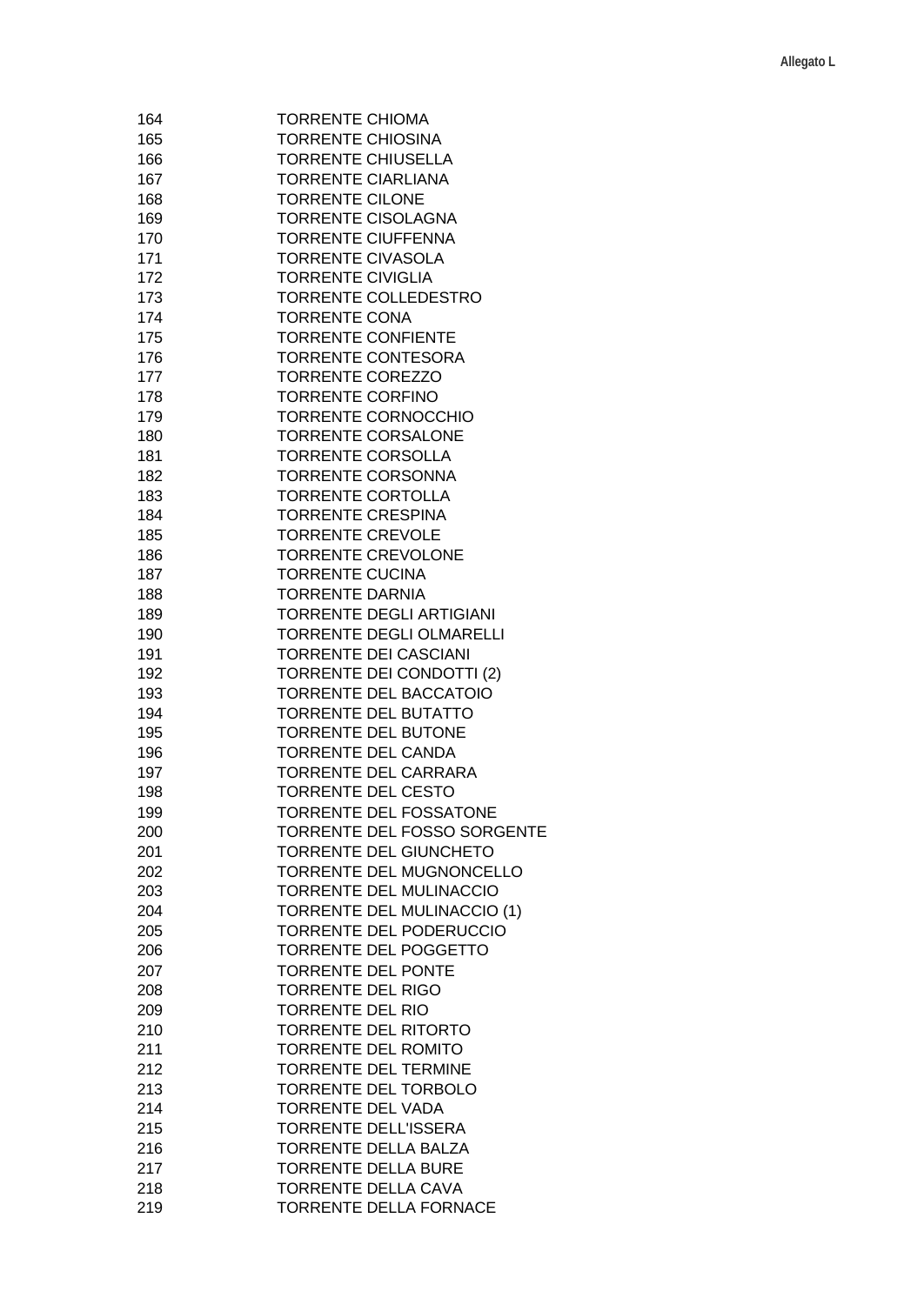| 220 | TORRENTE DELLA FOSCOLA             |
|-----|------------------------------------|
| 221 | <b>TORRENTE DELLA LACCA</b>        |
| 222 | TORRENTE DELLA QUERCIOLA           |
| 223 | <b>TORRENTE DELLA ROLLA</b>        |
| 224 | TORRENTE DELLA SCARPETTA           |
| 225 | <b>TORRENTE DELLA VALLACCIA</b>    |
|     | <b>TORRENTE DELLE BANDITE</b>      |
| 226 |                                    |
| 227 | <b>TORRENTE DELLE CALLE</b>        |
| 228 | <b>TORRENTE DELLE LAVINE</b>       |
| 229 | <b>TORRENTE DELLE RAUNATE</b>      |
| 230 | <b>TORRENTE DELLE RIPI</b>         |
| 231 | TORRENTE DELLE SOLFORATE           |
| 232 | TORRENTE DELLE SORGENTI            |
| 233 | <b>TORRENTE DELLE TRUCCIOLE</b>    |
| 234 | TORRENTE DELLO STIANTONE           |
| 235 | <b>TORRENTE DI BARGNANO</b>        |
| 236 | <b>TORRENTE DI CAMBERTANO</b>      |
| 237 | <b>TORRENTE DI CAMIGLIANO</b>      |
| 238 | <b>TORRENTE DI CANNICCHIA</b>      |
| 239 | <b>TORRENTE DI CARDOSO</b>         |
|     | <b>TORRENTE DI CASTIGLIONE</b>     |
| 240 |                                    |
| 241 | <b>TORRENTE DI CHIETENO</b>        |
| 242 | <b>TORRENTE DI FIUMENTA</b>        |
| 243 | <b>TORRENTE DI FORMANO</b>         |
| 244 | <b>TORRENTE DI GALENDA</b>         |
| 245 | <b>TORRENTE DI GRAGNANO</b>        |
| 246 | <b>TORRENTE DI GRICIGLIANA</b>     |
| 247 | <b>TORRENTE DI MENICCIANA</b>      |
| 248 | TORRENTE DI MONTECARLO             |
| 249 | <b>TORRENTE DI PIAN GRANDE</b>     |
| 250 | <b>TORRENTE DI RENARA</b>          |
| 251 | <b>TORRENTE DI RISUBBIANI</b>      |
| 252 | <b>TORRENTE DI S. GIORGIO</b>      |
| 253 | TORRENTE DI SCALONCA               |
| 254 | <b>TORRENTE DI SCARNA</b>          |
|     | <b>TORRENTE DI STRETTOIA</b>       |
| 255 |                                    |
| 256 | <b>TORRENTE DIACCIALE</b>          |
| 257 | <b>TORRENTE DIANA</b>              |
| 258 | <b>TORRENTE DIATERNA</b>           |
| 259 | TORRENTE DIATERNA DI CABURACCIA    |
| 260 | TORRENTE DIATERNA DI CASTELVECCHIO |
| 261 | <b>TORRENTE DOCCIA</b>             |
| 262 | <b>TORRENTE DOCCIARELLO</b>        |
| 263 | <b>TORRENTE DOGAIA</b>             |
| 264 | <b>TORRENTE DOGANA</b>             |
| 265 | <b>TORRENTE DORBOLA</b>            |
| 266 | <b>TORRENTE DORGIOLA</b>           |
| 267 | <b>TORRENTE DRAGONE</b>            |
| 268 | <b>TORRENTE DROVE</b>              |
|     |                                    |
| 269 | TORRENTE DROVE DI CINCIANO         |
| 270 | <b>TORRENTE DROVE DI TATTERA</b>   |
| 271 | <b>TORRENTE DUDDA</b>              |
| 272 | <b>TORRENTE ECINA</b>              |
| 273 | <b>TORRENTE EDRON</b>              |
| 274 | <b>TORRENTE EGOLA</b>              |
| 275 | <b>TORRENTE ELSA</b>               |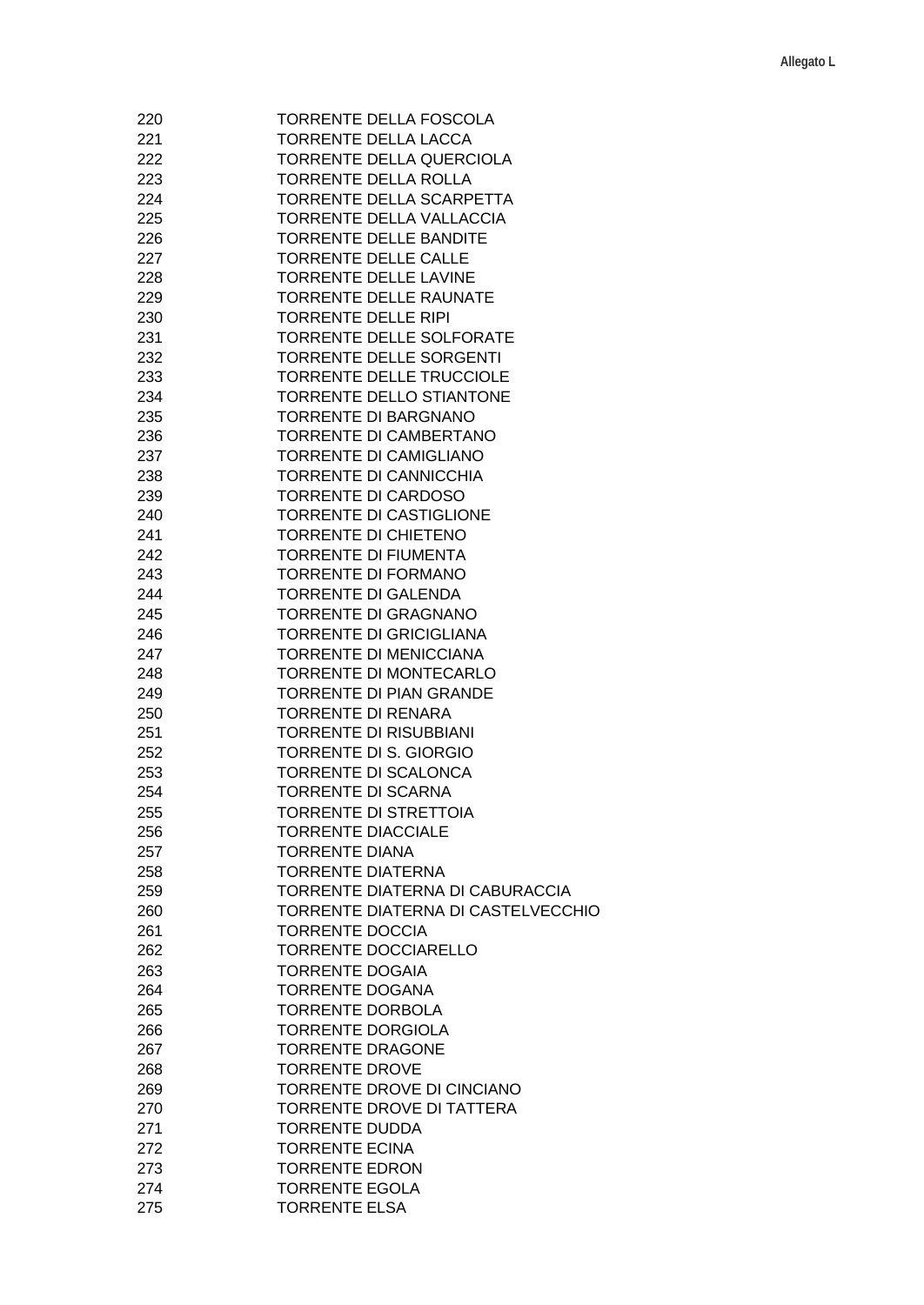| 276 | <b>TORRENTE ELVELLA</b>          |
|-----|----------------------------------|
| 277 | TORRENTE ELZANA                  |
| 278 | <b>TORRENTE EMA</b>              |
| 279 | <b>TORRENTE ENTE</b>             |
| 280 | <b>TORRENTE ENZA</b>             |
| 281 | <b>TORRENTE ERA MORTA</b>        |
| 282 | <b>TORRENTE ERA VIVA</b>         |
| 283 | <b>TORRENTE ESSE</b>             |
| 284 | <b>TORRENTE ESSOLINA</b>         |
| 285 | <b>TORRENTE FAELLA</b>           |
| 286 | TORRENTE FALTOGNANO              |
| 287 | <b>TORRENTE FALTONA</b>          |
| 288 | <b>TORRENTE FARFERETA</b>        |
| 289 | <b>TORRENTE FARMA</b>            |
| 290 | <b>TORRENTE FARMULLA</b>         |
| 291 | <b>TORRENTE FEGANA</b>           |
| 292 | <b>TORRENTE FIANA</b>            |
| 293 | <b>TORRENTE FIASCONE</b>         |
| 294 | <b>TORRENTE FISTONA</b>          |
| 295 | <b>TORRENTE FIUME</b>            |
| 296 | <b>TORRENTE FIUMENTA</b>         |
| 297 | <b>TORRENTE FIUMICELLO</b>       |
| 298 | <b>TORRENTE FLENO</b>            |
| 299 | <b>TORRENTE FOCI</b>             |
| 300 | <b>TORRENTE FOENNA</b>           |
| 301 | <b>TORRENTE FOENNA INFERIORE</b> |
| 302 | <b>TORRENTE FOLLONICA</b>        |
| 303 | <b>TORRENTE FORMONE (2)</b>      |
| 304 | <b>TORRENTE FOSCE</b>            |
| 305 | <b>TORRENTE FOSCECCHIA</b>       |
| 306 | <b>TORRENTE FOSCI</b>            |
| 307 | <b>TORRENTE FOSSA</b>            |
| 308 | <b>TORRENTE FOSSALTO</b>         |
| 309 | <b>TORRENTE FOSSATONE</b>        |
| 310 | <b>TORRENTE FRAGA</b>            |
| 311 | TORRENTE FRASSINE E ANTRIA       |
| 312 | <b>TORRENTE FREDDANA</b>         |
| 313 | <b>TORRENTE FREGIONE</b>         |
| 314 | <b>TORRENTE FUGLIONI</b>         |
| 315 | <b>TORRENTE FURBA</b>            |
| 316 | <b>TORRENTE FUSOLA</b>           |
| 317 | <b>TORRENTE GALEGNO</b>          |
| 318 | <b>TORRENTE GAMBELLATO</b>       |
| 319 | <b>TORRENTE GAMBERONCI</b>       |
| 320 | <b>TORRENTE GARFALO</b>          |
| 321 | <b>TORRENTE GARILLE</b>          |
| 322 | <b>TORRENTE GARLIANO</b>         |
| 323 | TORRENTE GAVARDELLO DI SAN POLO  |
| 324 | <b>TORRENTE GENA</b>             |
| 325 | <b>TORRENTE GERIOLA</b>          |
| 326 | <b>TORRENTE GIUGNOLA</b>         |
| 327 | <b>TORRENTE GORDA</b>            |
| 328 | <b>TORRENTE GORDANA</b>          |
| 329 | <b>TORRENTE GOTTERO</b>          |
| 330 | <b>TORRENTE GRAGNANA</b>         |
| 331 | <b>TORRENTE GRAGNANO</b>         |
|     |                                  |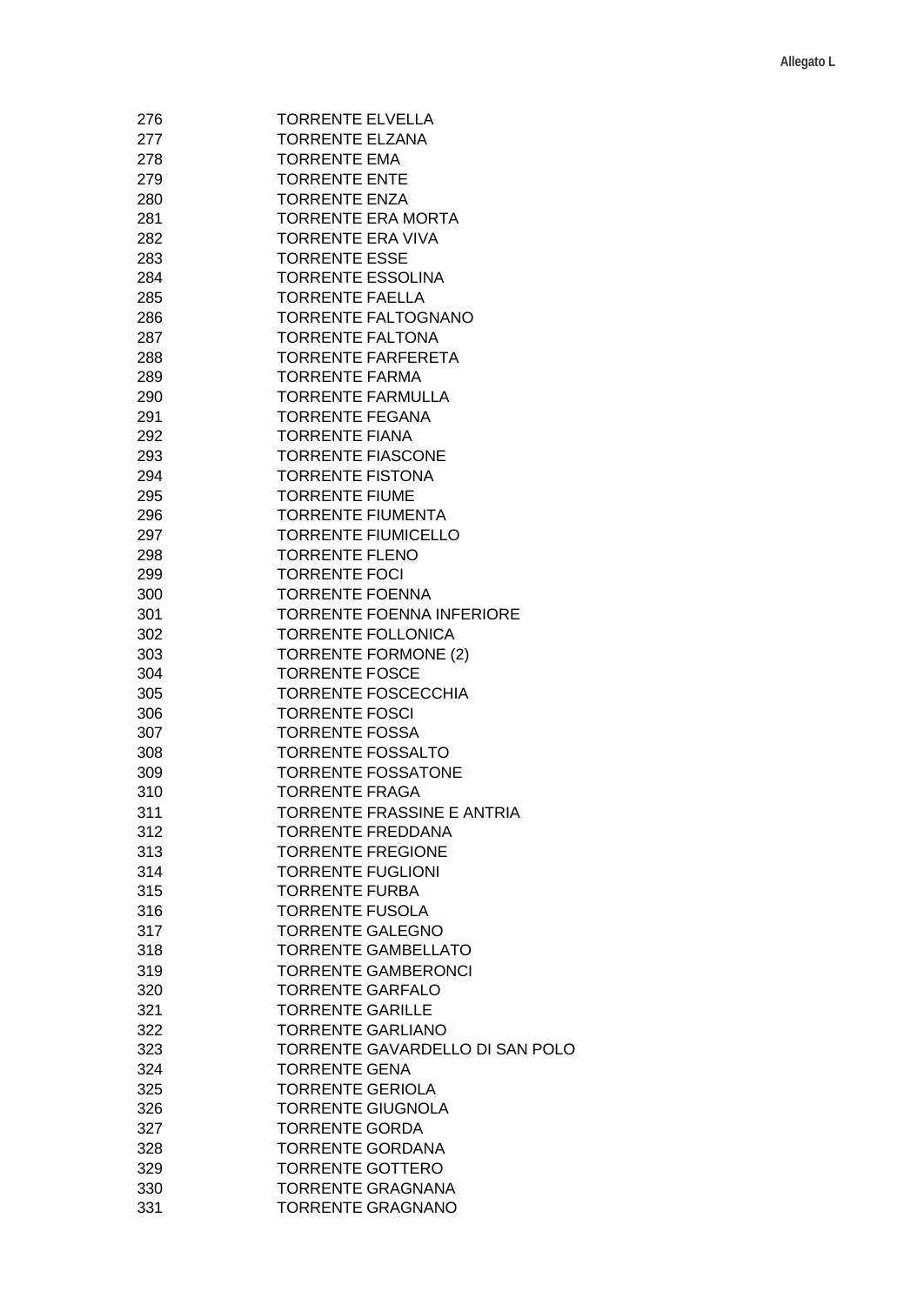| 332 | <b>TORRENTE GRASSINA</b>            |
|-----|-------------------------------------|
| 333 | TORRENTE GRAVENA                    |
| 334 | <b>TORRENTE GRAVINA</b>             |
| 335 | <b>TORRENTE GRESSA</b>              |
| 336 | <b>TORRENTE GRETANESSA</b>          |
| 337 | <b>TORRENTE GRETANO</b>             |
| 338 | <b>TORRENTE GUADUZZO</b>            |
| 339 | <b>TORRENTE IDICE</b>               |
| 340 | <b>TORRENTE IESERONE</b>            |
| 341 | <b>TORRENTE IL BOTRONE</b>          |
| 342 | <b>TORRENTE IL SANTO</b>            |
|     |                                     |
| 343 | <b>TORRENTE ISOLA</b>               |
| 344 | TORRENTE ISOLA DELLE MURICCE        |
| 345 | <b>TORRENTE ISOLONE</b>             |
| 346 | TORRENTE L'ORENO                    |
| 347 | <b>TORRENTE LA CHIASSA</b>          |
| 348 | <b>TORRENTE LA FORRA</b>            |
| 349 | <b>TORRENTE LA GONNA</b>            |
| 350 | <b>TORRENTE LA RACCIA</b>           |
| 351 | <b>TORRENTE LA RIPA</b>             |
| 352 | <b>TORRENTE LA TINTA</b>            |
| 353 | <b>TORRENTE LANDOLA</b>             |
| 354 | <b>TORRENTE LANZO</b>               |
| 355 | <b>TORRENTE LANZOLA</b>             |
| 356 | <b>TORRENTE LARA</b>                |
| 357 | <b>TORRENTE LAVANZONE</b>           |
| 358 | <b>TORRENTE LAVINATE</b>            |
| 359 | <b>TORRENTE LE BOTRA</b>            |
| 360 | <b>TORRENTE LE CALE</b>             |
| 361 | <b>TORRENTE LE SPUNGHE</b>          |
| 362 | <b>TORRENTE LENDRA</b>              |
| 363 | <b>TORRENTE LEPRONE</b>             |
| 364 | <b>TORRENTE LESPA</b>               |
| 365 | <b>TORRENTE LEVISONE</b>            |
| 366 | <b>TORRENTE LIBBIA</b>              |
|     | <b>TORRENTE LIEGORA</b>             |
| 367 | <b>TORRENTE LIMA</b>                |
| 368 |                                     |
| 369 | <b>TORRENTE LIMENTRA DI SAMBUCA</b> |
| 370 | <b>TORRENTE LIMENTRA DI TREPPIO</b> |
| 371 | <b>TORRENTE LIMENTRA ORIENTALE</b>  |
| 372 | <b>TORRENTE LIMENTRELLA</b>         |
| 373 | <b>TORRENTE LIMENTRINO</b>          |
| 374 | <b>TORRENTE LIMESTRE</b>            |
| 375 | <b>TORRENTE LODANO</b>              |
| 376 | <b>TORRENTE LOMBRICESE</b>          |
| 377 | <b>TORRENTE LOPIA</b>               |
| 378 | <b>TORRENTE LOPPORA</b>             |
| 379 | <b>TORRENTE LORA</b>                |
| 380 | <b>TORRENTE LOTA</b>                |
| 381 | <b>TORRENTE LUCERNA</b>             |
| 382 | <b>TORRENTE LUCESE</b>              |
| 383 | <b>TORRENTE LUCIDO</b>              |
| 384 | <b>TORRENTE LUCIDO DI EQUI</b>      |
| 385 | TORRENTE LUCIDO DI UGLIANO          |
| 386 | TORRENTE LUCIDO DI VINCA            |
| 387 | <b>TORRENTE LUPICAIA</b>            |
|     |                                     |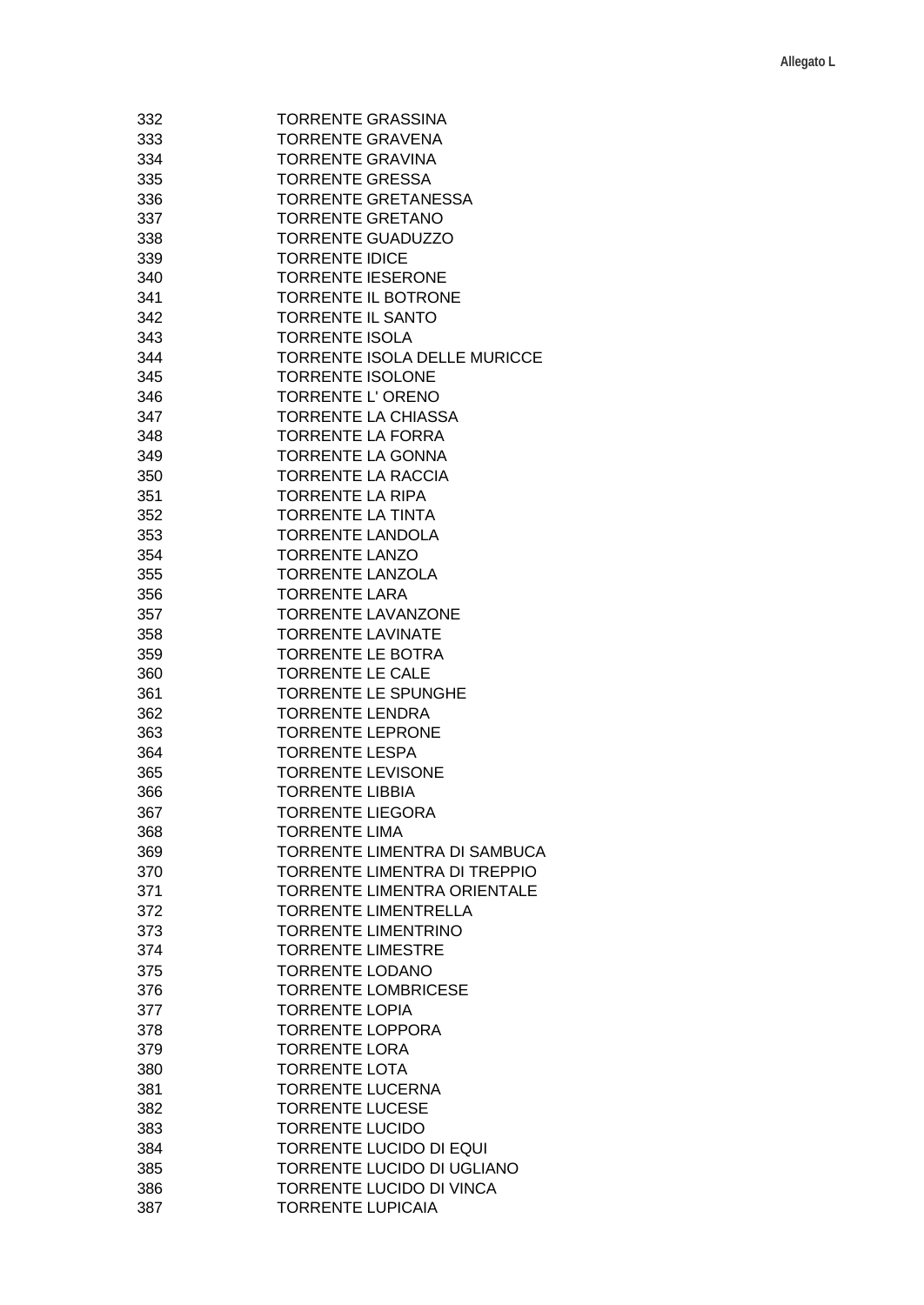| 388 | TORRENTE LUSCIGNANO                |
|-----|------------------------------------|
| 389 | <b>TORRENTE MACINAIE</b>           |
| 390 | <b>TORRENTE MAGRIOLA</b>           |
| 391 | <b>TORRENTE MAIANO</b>             |
| 392 | <b>TORRENTE MALENA</b>             |
| 393 | <b>TORRENTE MALPASSO</b>           |
| 394 | <b>TORRENTE MANGIOLA</b>           |
| 395 | <b>TORRENTE MARESCA</b>            |
| 396 | <b>TORRENTE MARINA</b>             |
| 397 | <b>TORRENTE MARINELLA</b>          |
| 398 | <b>TORRENTE MARINELLA DI LEGRI</b> |
| 399 | <b>TORRENTE MARMOLAIO</b>          |
| 400 | <b>TORRENTE MARNIA</b>             |
|     | <b>TORRENTE MARTINO</b>            |
| 401 |                                    |
| 402 | <b>TORRENTE MASPINO</b>            |
| 403 | <b>TORRENTE MASSELLONE</b>         |
| 404 | <b>TORRENTE MASSERA</b>            |
| 405 | <b>TORRENTE MASSERELLA</b>         |
| 406 | <b>TORRENTE MATTARELLO</b>         |
| 407 | <b>TORRENTE MELACCE</b>            |
| 408 | <b>TORRENTE MELACCIOLE</b>         |
| 409 | <b>TORRENTE MELETA</b>             |
| 410 | <b>TORRENTE MENSOLA</b>            |
| 411 | <b>TORRENTE MERSINO</b>            |
| 412 | <b>TORRENTE MEZZEMOLA</b>          |
| 413 | <b>TORRENTE MIGLIA</b>             |
| 414 | <b>TORRENTE MIGLIANA</b>           |
| 415 | <b>TORRENTE MILIA</b>              |
| 416 | <b>TORRENTE MINESTRONE</b>         |
| 417 | <b>TORRENTE MINIMELLA</b>          |
| 418 | <b>TORRENTE MOMMIO</b>             |
| 419 | <b>TORRENTE MONIA</b>              |
| 420 | <b>TORRENTE MONTELUNGO</b>         |
| 421 | <b>TORRENTE MONTETRINI</b>         |
| 422 | <b>TORRENTE MONTIGNOSO</b>         |
| 423 | <b>TORRENTE MORASCO</b>            |
| 424 | <b>TORRENTE MORETTA</b>            |
| 425 | <b>TORRENTE MORICCIO</b>           |
| 426 | TORRENTE MORRA                     |
| 427 | <b>TORRENTE MOSCIA</b>             |
| 428 | <b>TORRENTE MUCCHIA</b>            |
| 429 | <b>TORRENTE MUCCIONE</b>           |
| 430 | <b>TORRENTE MUGNONE</b>            |
|     |                                    |
| 431 | <b>TORRENTE NAVALE</b>             |
| 432 | <b>TORRENTE NERLA</b>              |
| 433 | <b>TORRENTE NESTORE</b>            |
| 434 | TORRENTE NESTORE NOVELLO           |
| 435 | <b>TORRENTE NICCONE</b>            |
| 436 | <b>TORRENTE NIEVOLE</b>            |
| 437 | <b>TORRENTE OGNA</b>               |
| 438 | <b>TORRENTE OIA</b>                |
| 439 | <b>TORRENTE OMBRONE</b>            |
| 440 | <b>TORRENTE ONZOLA</b>             |
| 441 | <b>TORRENTE ORCINA</b>             |
| 442 | <b>TORRENTE ORME</b>               |
| 443 | <b>TORRENTE ORMICELLO</b>          |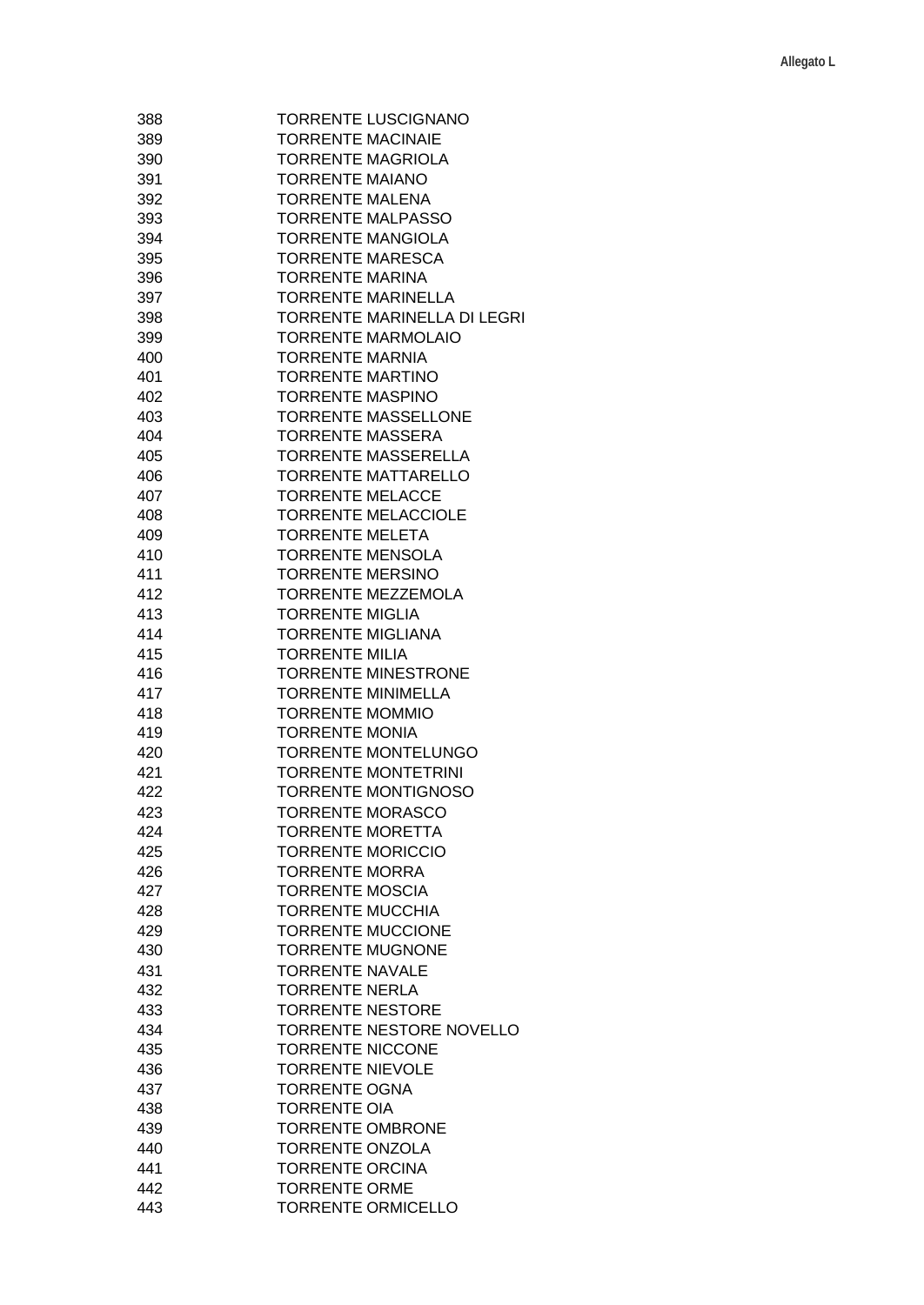| 444 | <b>TORRENTE ORNETO</b>           |
|-----|----------------------------------|
| 445 | <b>TORRENTE ORSARA</b>           |
| 446 | <b>TORRENTE ORSIANO</b>          |
| 447 | <b>TORRENTE ORSIGNA</b>          |
| 448 | <b>TORRENTE OSA</b>              |
| 449 | <b>TORRENTE OSCA</b>             |
| 450 | <b>TORRENTE PADONCHIA</b>        |
| 451 | <b>TORRENTE PAGLIOLA</b>         |
| 452 | <b>TORRENTE PARCE</b>            |
| 453 | <b>TORRENTE PARCIA</b>           |
| 454 | <b>TORRENTE PARMIGNOLA</b>       |
| 455 | <b>TORRENTE PATRIGNONE</b>       |
| 456 | <b>TORRENTE PAVONE</b>           |
|     |                                  |
| 457 | <b>TORRENTE PECINE</b>           |
| 458 | <b>TORRENTE PEDOGNA</b>          |
| 459 | <b>TORRENTE PENOLO</b>           |
| 460 | <b>TORRENTE PESA</b>             |
| 461 | <b>TORRENTE PESCAGLIA</b>        |
| 462 | <b>TORRENTE PESCERA</b>          |
| 463 | <b>TORRENTE PESCIA</b>           |
| 464 | TORRENTE PESCIA DI CALAMECCA     |
| 465 | TORRENTE PESCIA DI COLOGNORA     |
| 466 | TORRENTE PESCIA DI PONTITO       |
| 467 | TORRENTE PESCIA DI VELLANO       |
| 468 | <b>TORRENTE PESCIA MORTA</b>     |
| 469 | <b>TORRENTE PESCINA</b>          |
| 470 | <b>TORRENTE PESCIOLA</b>         |
| 471 | TORRENTE PESCIOLA D'ALIANO       |
| 472 | TORRENTE PESCIOLA DI STICCIANO   |
| 473 | <b>TORRENTE PESCIOLETTA</b>      |
| 474 | TORRENTE PESCIOLINA DI MANZANO   |
| 475 | TORRENTE PESCIOLINA DI STICCIANO |
| 476 | <b>TORRENTE PETRIOLO</b>         |
| 477 | <b>TORRENTE PIAN DI SETTE</b>    |
| 478 | <b>TORRENTE PIANA</b>            |
| 479 | <b>TORRENTE PIANTRAFOLLA</b>     |
| 480 | <b>TORRENTE PILACA</b>           |
| 481 | <b>TORRENTE PISTIANO</b>         |
| 482 | <b>TORRENTE PIZZORNA</b>         |
| 483 | <b>TORRENTE POSSERA</b>          |
| 484 | <b>TORRENTE PRESALE</b>          |
| 485 | <b>TORRENTE PRESALINO</b>        |
| 486 | <b>TORRENTE PRESCIANO</b>        |
| 487 | <b>TORRENTE PUZZOLA</b>          |
| 488 | <b>TORRENTE RACOSA</b>           |
| 489 | <b>TORRENTE RACQUESE</b>         |
|     |                                  |
| 490 | <b>TORRENTE RADICATA</b>         |
| 491 | <b>TORRENTE RAGONE</b>           |
| 492 | <b>TORRENTE RANCIDA</b>          |
| 493 | TORRENTE RANDARAGNA              |
| 494 | <b>TORRENTE RASSINA</b>          |
| 495 | <b>TORRENTE REDIVALLE</b>        |
| 496 | <b>TORRENTE RENICCIOLI</b>       |
| 497 | <b>TORRENTE RESCO</b>            |
| 498 | <b>TORRENTE RI</b>               |
| 499 | <b>TORRENTE RIALDO</b>           |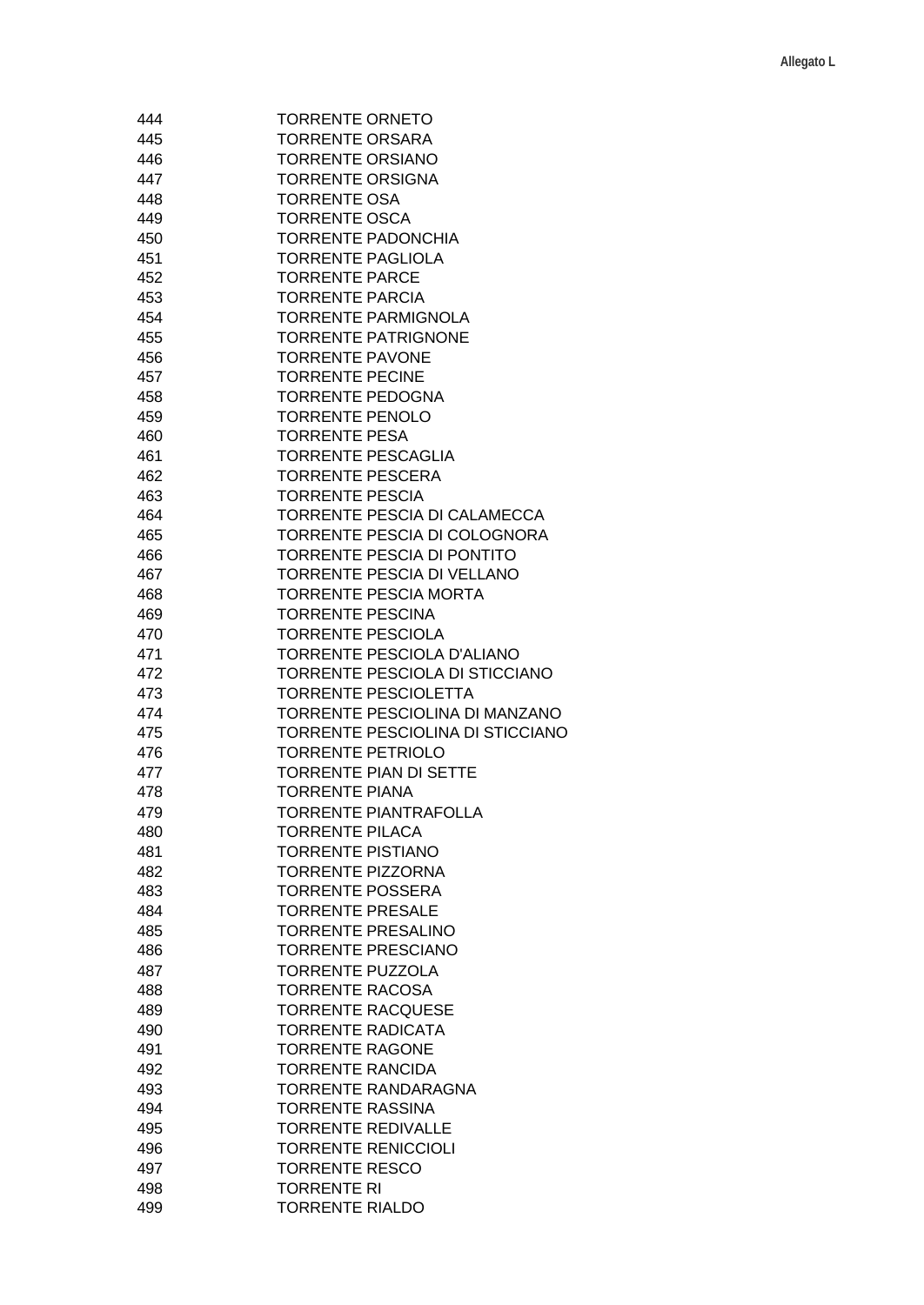| 500 | <b>TORRENTE RIASCONE</b>            |
|-----|-------------------------------------|
| 501 | <b>TORRENTE RIATERI</b>             |
| 502 | <b>TORRENTE RIBOLLA</b>             |
| 503 | <b>TORRENTE RIBUSIERI</b>           |
| 504 | <b>TORRENTE RIBUSSOLAIA</b>         |
| 505 | <b>TORRENTE RICAVO</b>              |
| 506 | <b>TORRENTE RICCIANELLO</b>         |
| 507 | TORRENTE RICCIANELLO DELLA CALONICA |
| 508 | <b>TORRENTE RICORTOLA</b>           |
| 509 | <b>TORRENTE RIFIGLIO</b>            |
| 510 | <b>TORRENTE RIGAGLIANO</b>          |
| 511 | <b>TORRENTE RIGHIGIANO</b>          |
| 512 | <b>TORRENTE RIGO</b>                |
| 513 | <b>TORRENTE RIGO VECCHIO</b>        |
| 514 | <b>TORRENTE RIGUARDI</b>            |
|     | <b>TORRENTE RIMAGGIO</b>            |
| 515 |                                     |
| 516 | <b>TORRENTE RIMONESE</b>            |
| 517 | <b>TORRENTE RIMOTOSO</b>            |
| 518 | <b>TORRENTE RINCINE</b>             |
| 519 | <b>TORRENTE RINOTRI</b>             |
| 520 | <b>TORRENTE RIO</b>                 |
| 521 | <b>TORRENTE RIO CAVO</b>            |
| 522 | <b>TORRENTE RIO MAGGIORE</b>        |
| 523 | <b>TORRENTE RIORSO</b>              |
| 524 | <b>TORRENTE RIPACCIANO</b>          |
| 525 | <b>TORRENTE RIPOLI</b>              |
| 526 | <b>TORRENTE RISCONE</b>             |
| 527 | <b>TORRENTE RITASSO</b>             |
| 528 | <b>TORRENTE RITOTO</b>              |
| 529 | <b>TORRENTE ROFANELLO</b>           |
| 530 | <b>TORRENTE ROGLIO</b>              |
| 531 | TORRENTE ROGLIO DELL'ISOLA          |
| 532 | <b>TORRENTE ROIESINE</b>            |
| 533 | <b>TORRENTE RONDONAIA</b>           |
| 534 | <b>TORRENTE ROSARO</b>              |
| 535 | <b>TORRENTE ROSCIANO</b>            |
| 536 | <b>TORRENTE ROSIA</b>               |
| 537 | <b>TORRENTE ROVIGO</b>              |
| 538 | <b>TORRENTE RUFFA</b>               |
| 539 | <b>TORRENTE RUFINA</b>              |
| 540 | <b>TORRENTE RUOTI</b>               |
| 541 | <b>TORRENTE SABBIENA</b>            |
| 542 | <b>TORRENTE SAIO</b>                |
| 543 | <b>TORRENTE SALARCO</b>             |
| 544 | <b>TORRENTE SALUTIO</b>             |
|     |                                     |
| 545 | <b>TORRENTE SAMBRE</b>              |
| 546 | <b>TORRENTE SAN CHIMENTO</b>        |
| 547 | <b>TORRENTE SAN GODENZO</b>         |
| 548 | <b>TORRENTE SANTA LUCIA</b>         |
| 549 | <b>TORRENTE SAVALANO</b>            |
| 550 | <b>TORRENTE SAVENA</b>              |
| 551 | <b>TORRENTE SCABBIA</b>             |
| 552 | <b>TORRENTE SCAGGIONE</b>           |
| 553 | <b>TORRENTE SCALOCCHIA</b>          |
| 554 | <b>TORRENTE SCARMIGLIONE</b>        |
| 555 | <b>TORRENTE SCERFIO</b>             |
|     |                                     |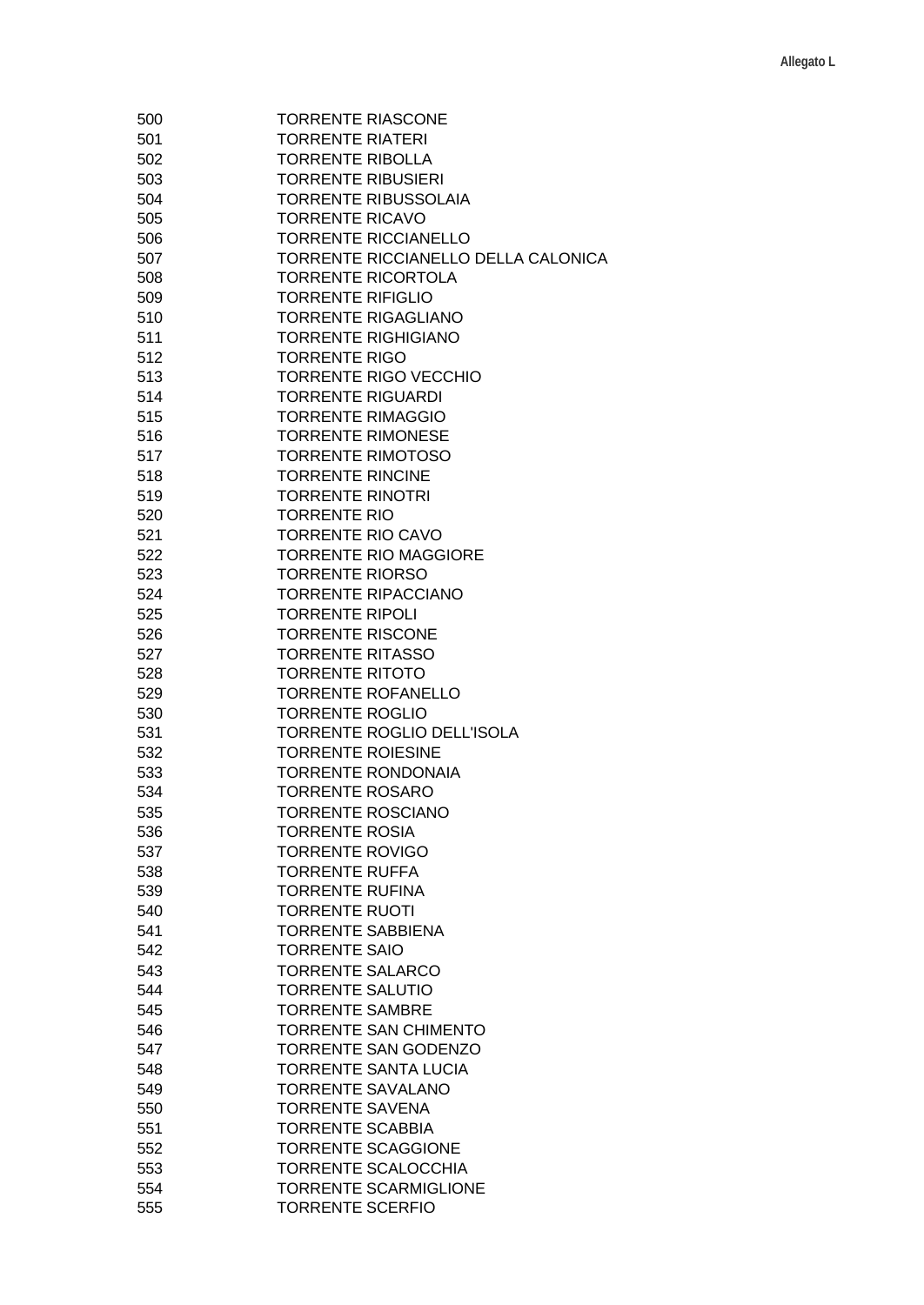| 556 | <b>TORRENTE SCERPELLA</b>             |
|-----|---------------------------------------|
| 557 | <b>TORRENTE SCESTA</b>                |
| 558 | <b>TORRENTE SCHEGGIA</b>              |
|     |                                       |
| 559 | <b>TORRENTE SEANO</b>                 |
| 560 | <b>TORRENTE SECCO</b>                 |
| 561 | <b>TORRENTE SECOLO</b>                |
| 562 | <b>TORRENTE SEGACCIA</b>              |
| 563 | <b>TORRENTE SEGGI</b>                 |
| 564 | <b>TORRENTE SEGONE</b>                |
| 565 | <b>TORRENTE SELLATE</b>               |
| 566 | <b>TORRENTE SEMINICO</b>              |
| 567 | <b>TORRENTE SENATELLO</b>             |
|     |                                       |
| 568 | <b>TORRENTE SENNA</b>                 |
| 569 | <b>TORRENTE SENTINO</b>               |
| 570 | <b>TORRENTE SERCHIA</b>               |
| 571 | <b>TORRENTE SERCHIO DI GRAMOLAZZO</b> |
| 572 | <b>TORRENTE SERLATE</b>               |
| 573 | <b>TORRENTE SERRA</b>                 |
| 574 | <b>TORRENTE SERVOLA</b>               |
| 575 | <b>TORRENTE SESTAIONE</b>             |
| 576 | <b>TORRENTE SETTA</b>                 |
| 577 | <b>TORRENTE SETTOLA</b>               |
|     |                                       |
| 578 | TORRENTE SEZZATANA                    |
| 579 | <b>TORRENTE SIECI</b>                 |
| 580 | <b>TORRENTE SIELE</b>                 |
| 581 | <b>TORRENTE SILLARO</b>               |
| 582 | <b>TORRENTE SILLICO</b>               |
| 583 | <b>TORRENTE SINGERNA</b>              |
| 584 | <b>TORRENTE SINGONE</b>               |
| 585 | <b>TORRENTE SINIGIOLA</b>             |
| 586 | <b>TORRENTE SINTRIA</b>               |
| 587 | <b>TORRENTE SOCCIGLIA</b>             |
| 588 | <b>TORRENTE SOLANO</b>                |
|     |                                       |
| 589 | <b>TORRENTE SOLATIO</b>               |
| 590 | <b>TORRENTE SOLCO</b>                 |
| 591 | <b>TORRENTE SOLIGGINE</b>             |
| 592 | <b>TORRENTE SORCELLA</b>              |
| 593 | TORRENTE SORGENTE DEL MOLINACCIO      |
| 594 | <b>TORRENTE SORRA</b>                 |
| 595 | <b>TORRENTE SOVA</b>                  |
| 596 | <b>TORRENTE SOVARA</b>                |
| 597 | <b>TORRENTE SOVATA</b>                |
| 598 | <b>TORRENTE SPAGNOLA</b>              |
|     | <b>TORRENTE STAGGIA</b>               |
| 599 |                                       |
| 600 | <b>TORRENTE STELLA</b>                |
| 601 | <b>TORRENTE STELLATA</b>              |
| 602 | <b>TORRENTE STERZA</b>                |
| 603 | <b>TORRENTE STERZOLA</b>              |
| 604 | <b>TORRENTE STERZUOLA</b>             |
| 605 | <b>TORRENTE STIEZZERA</b>             |
| 606 | <b>TORRENTE STIGLIANESE</b>           |
| 607 | <b>TORRENTE STILE</b>                 |
| 608 | <b>TORRENTE STORENA</b>               |
|     | <b>TORRENTE STREDA</b>                |
| 609 |                                       |
| 610 | <b>TORRENTE STRIDOLONE</b>            |
| 611 | <b>TORRENTE STROLLA</b>               |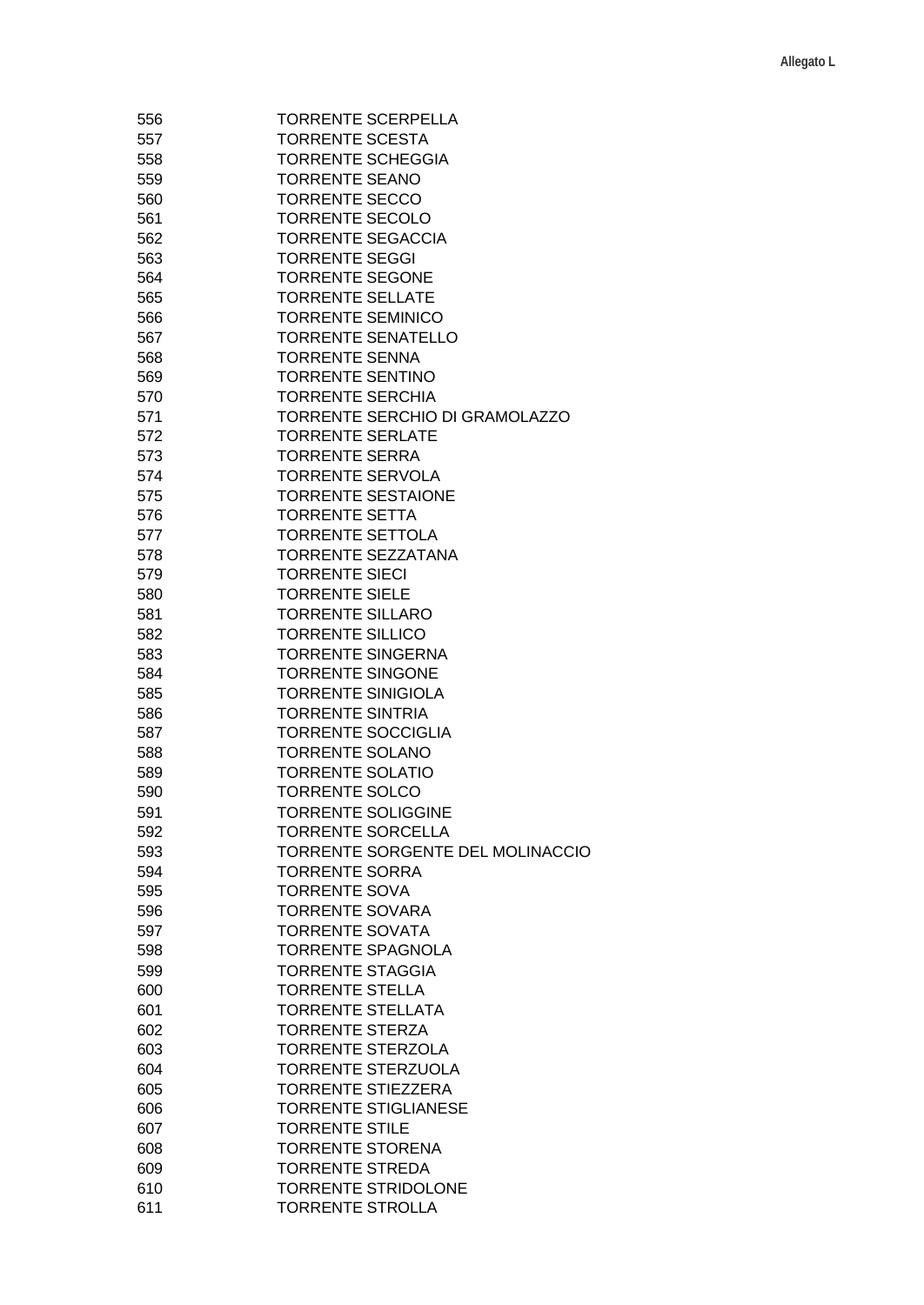| 612 | <b>TORRENTE STURA</b>          |
|-----|--------------------------------|
| 613 | <b>TORRENTE SUCENNA</b>        |
| 614 | <b>TORRENTE SUGA</b>           |
|     |                                |
| 615 | <b>TORRENTE SUGANA</b>         |
| 616 | <b>TORRENTE TALLA</b>          |
| 617 | <b>TORRENTE TANAGORDA</b>      |
| 618 | <b>TORRENTE TAPONECCO</b>      |
| 619 | <b>TORRENTE TASSONARO</b>      |
| 620 | <b>TORRENTE TAVAIANO</b>       |
| 621 | <b>TORRENTE TAVERONE</b>       |
| 622 | <b>TORRENTE TAZZERA</b>        |
| 623 | <b>TORRENTE TEDESCA</b>        |
| 624 | <b>TORRENTE TEGGINA</b>        |
| 625 | <b>TORRENTE TEGGINA II</b>     |
| 626 | <b>TORRENTE TEGLIA</b>         |
|     |                                |
| 627 | <b>TORRENTE TEGONE</b>         |
| 628 | <b>TORRENTE TERZOLLE</b>       |
| 629 | <b>TORRENTE TERZOLLINA</b>     |
| 630 | <b>TORRENTE TERZONA</b>        |
| 631 | <b>TORRENTE TEVERIOLA</b>      |
| 632 | <b>TORRENTE TIGNANA</b>        |
| 633 | <b>TORRENTE TIORCIA</b>        |
| 634 | <b>TORRENTE TOMBA DI BERTA</b> |
| 635 | <b>TORRENTE TORA</b>           |
| 636 | <b>TORRENTE TORBECCHIA</b>     |
| 637 | <b>TORRENTE TORBELLO</b>       |
| 638 | <b>TORRENTE TORBOLA</b>        |
| 639 | <b>TORRENTE TORBOLINO</b>      |
| 640 | <b>TORRENTE TOSOLA</b>         |
| 641 | <b>TORRENTE TRASUBBIE</b>      |
| 642 | <b>TORRENTE TRASUBBINO</b>     |
| 643 | <b>TORRENTE TRESA</b>          |
| 644 | <b>TORRENTE TRESSA</b>         |
| 645 | TORRENTE TRIGESIMO O CAPOSELVI |
| 646 | <b>TORRENTE TRIPESCE</b>       |
|     | <b>TORRENTE TRISOLLA</b>       |
| 647 |                                |
| 648 | <b>TORRENTE TRITESTA</b>       |
| 649 | <b>TORRENTE TROSSA</b>         |
| 650 | <b>TORRENTE TROVE</b>          |
| 651 | <b>TORRENTE TUOMA</b>          |
| 652 | <b>TORRENTE TURBONE</b>        |
| 653 | <b>TORRENTE TURRITE CAVA</b>   |
| 654 | TORRENTE TURRITE DI GALLICANO  |
| 655 | TORRENTE TURRITE DI SAN ROCCO  |
| 656 | <b>TORRENTE TURRITE SECCA</b>  |
| 657 | <b>TORRENTE UGIONE</b>         |
| 658 | <b>TORRENTE VAGHERA</b>        |
| 659 | <b>TORRENTE VAIANA</b>         |
| 660 | <b>TORRENTE VALLE</b>          |
| 661 | <b>TORRENTE VECCIONE</b>       |
| 662 | <b>TORRENTE VELLORA</b>        |
| 663 | <b>TORRENTE VERDE</b>          |
| 664 | <b>TORRENTE VERDESINA</b>      |
| 665 | <b>TORRENTE VERDIANA</b>       |
| 666 | <b>TORRENTE VESCINA</b>        |
| 667 | <b>TORRENTE VESPERO</b>        |
|     |                                |